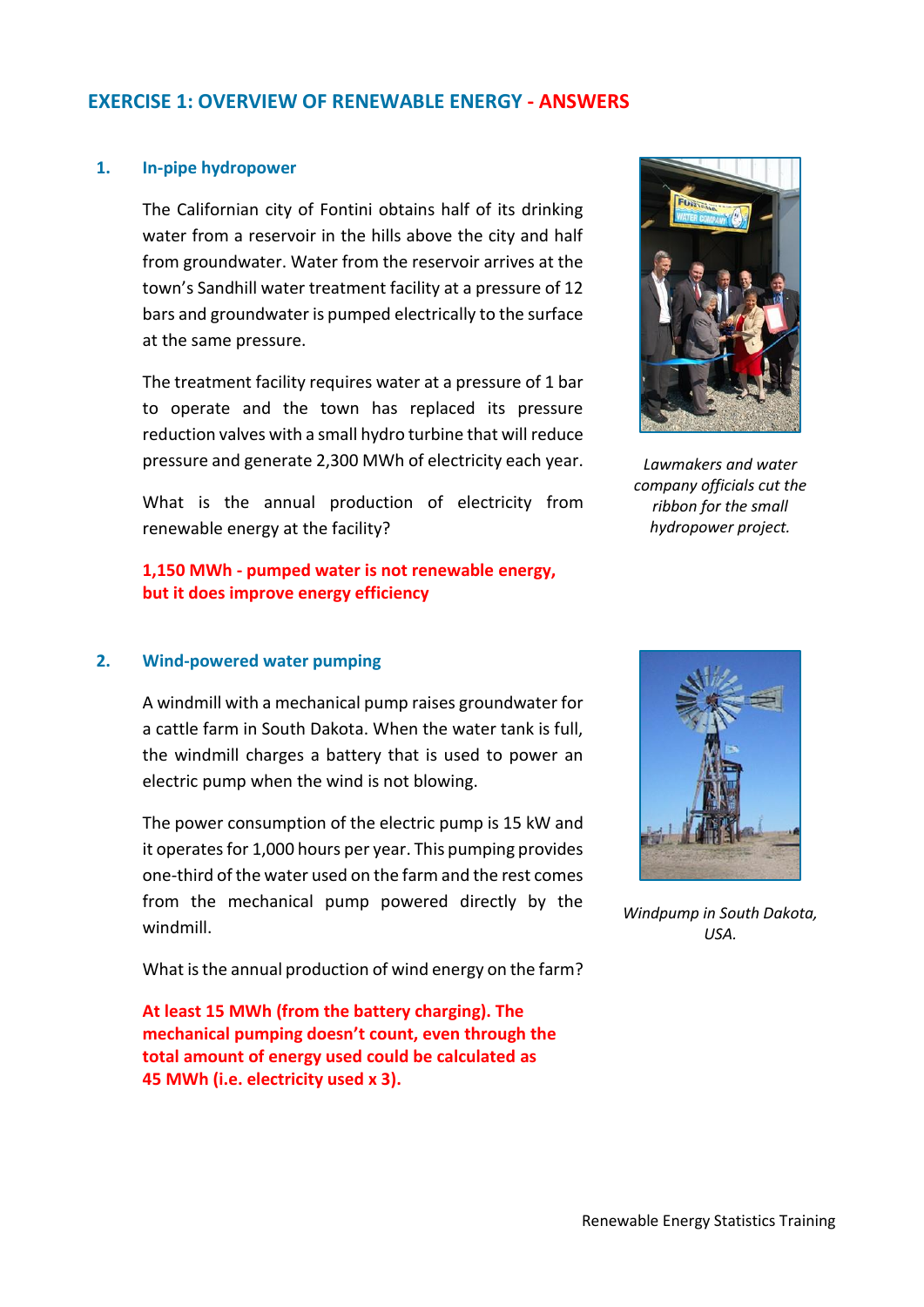# **3. Wind-powered desalination**

A wind-powered desalination system has been tested in the coastal village of Ocachu in Mexico. The windmill raises groundwater with a low salt content and creates the pressure required for desalination using reverse osmosis. When the wind is not blowing, a generator is used to operate an electric pump that raises water and generates the pressure for desalination.

In the first year of operation, the windmill provided 90% of the energy required to operate the plant and an additional 50 MWh was provided by the diesel generator.

How much wind energy was produced for desalination?

# **None, mechanical pumping doesn't count. Again, the energy from mechanical pumping could be estimated as 9 x 50 MWh or 450 MWh, but it does not count.**

#### **4. Renewable waste**

In the city of Kung Wei in China, waste is turned into energy at a large incinerator and various landfill sites (with biogas recovery) around the city. The average composition of the waste (by weight) is:

| Paper and card: | 25% | <b>REN</b>       |
|-----------------|-----|------------------|
| Hard plastics   | 25% |                  |
| Food:           | 20% | <b>REN</b>       |
| Wood:           | 10% | <b>REN</b>       |
| Textiles:       | 5%  | <b>REN</b>       |
| Soft plastics   | 5%  |                  |
| Metal           | 5%  | <b>NO ENERGY</b> |
| Glass           | 5%  | <b>NO ENERGY</b> |





electricity each year and electricity generated from biogas at the landfill sites amounts to another 8,000 MWh.

How much bioenergy is produced each year from these facilities?

**Waste = 60%/90% x 18,000 MWh = 12,000 MWh Landfill = 8,000 MWh, so the total = 20,000 MWh**



*Aeolus wind-powered desalination system.*



*Municipal solid waste incinerator, China*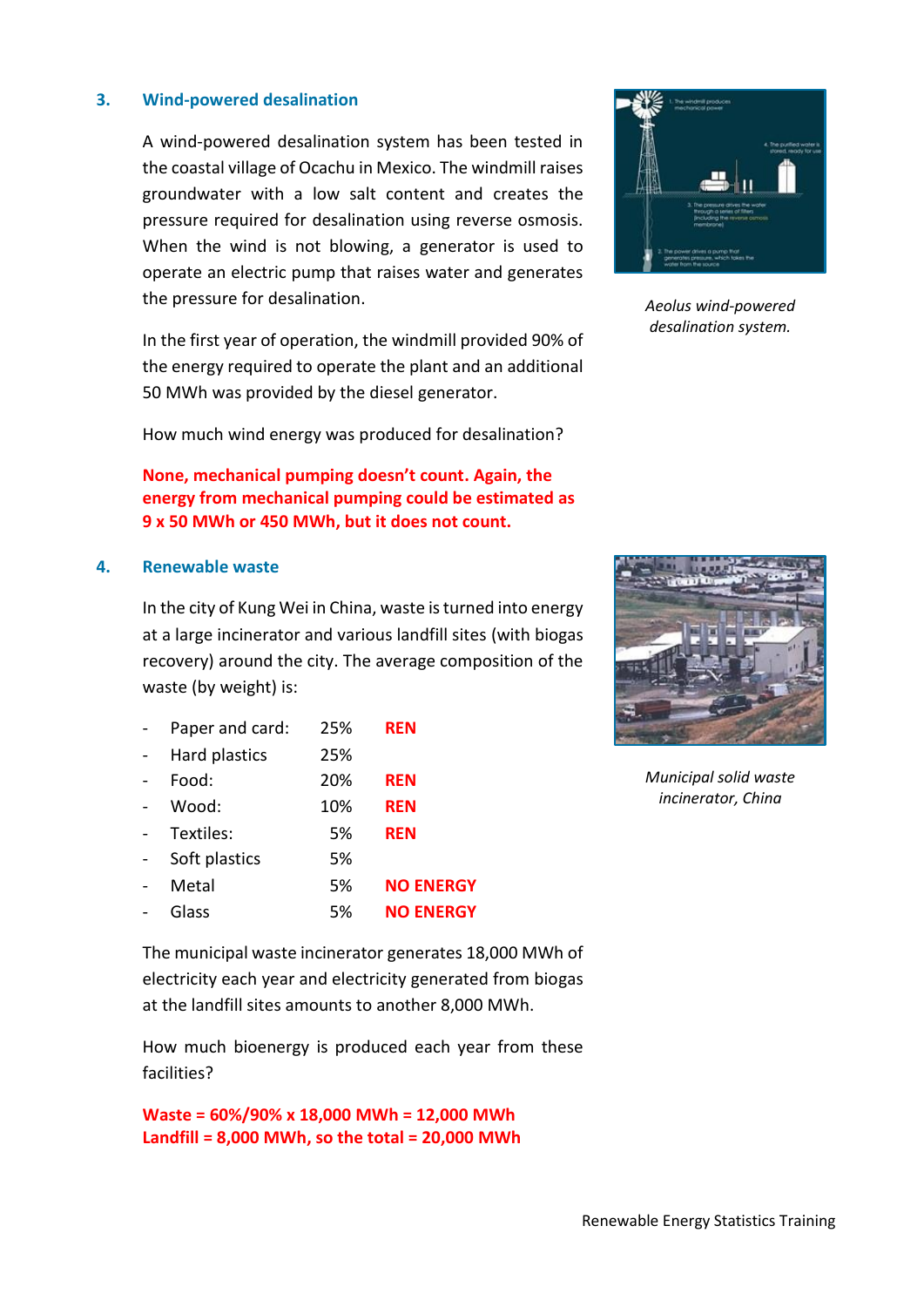**This assumes that the energy content (per tonne) is the same for all these materials, which is unlikely. Food waste is likely to be wet and have a low energy value.**

# **5. Animal power**

Jim Johnstone Forestry Co. in the United Kingdom recently replaced their forestry tractor with horses. They use these horses at production sites to take cut trees from inside the forest to the main road.

The horses have reduced the annual fuel consumption at the company by 6,000 litres a year, which is equal to about 235 gigajoules (GJ).

Considering the fuel that has been saved, is the company producing renewable energy and reducing its  $CO<sub>2</sub>$ emissions now?

**The company is not producing renewable energy (animal power doesn't count), but it has reduced its emissions.**

#### **6. Variable or intermittent energy resources**

Which of the following types of renewable energy are variable resources? *(tick any that are variable)*

- Hydropower \_ \_
- Tidal energy \_**?**\_
- Ocean energy
- Wave energy \_**x**\_
- Wind energy \_**x**\_
- Solar PV \_**x**\_
- Concentrated solar power
- Geothermal energy
- Bioenergy from bagasse \_**?**\_
- Sugar cane ethanol

|   | ? |  |
|---|---|--|
|   |   |  |
|   | X |  |
|   | X |  |
|   | X |  |
| r | ? |  |
|   |   |  |
|   | ? |  |
|   |   |  |
|   |   |  |



*Log extraction using horses, Johnstone Forestry, UK*



Renewable Energy Statistics Training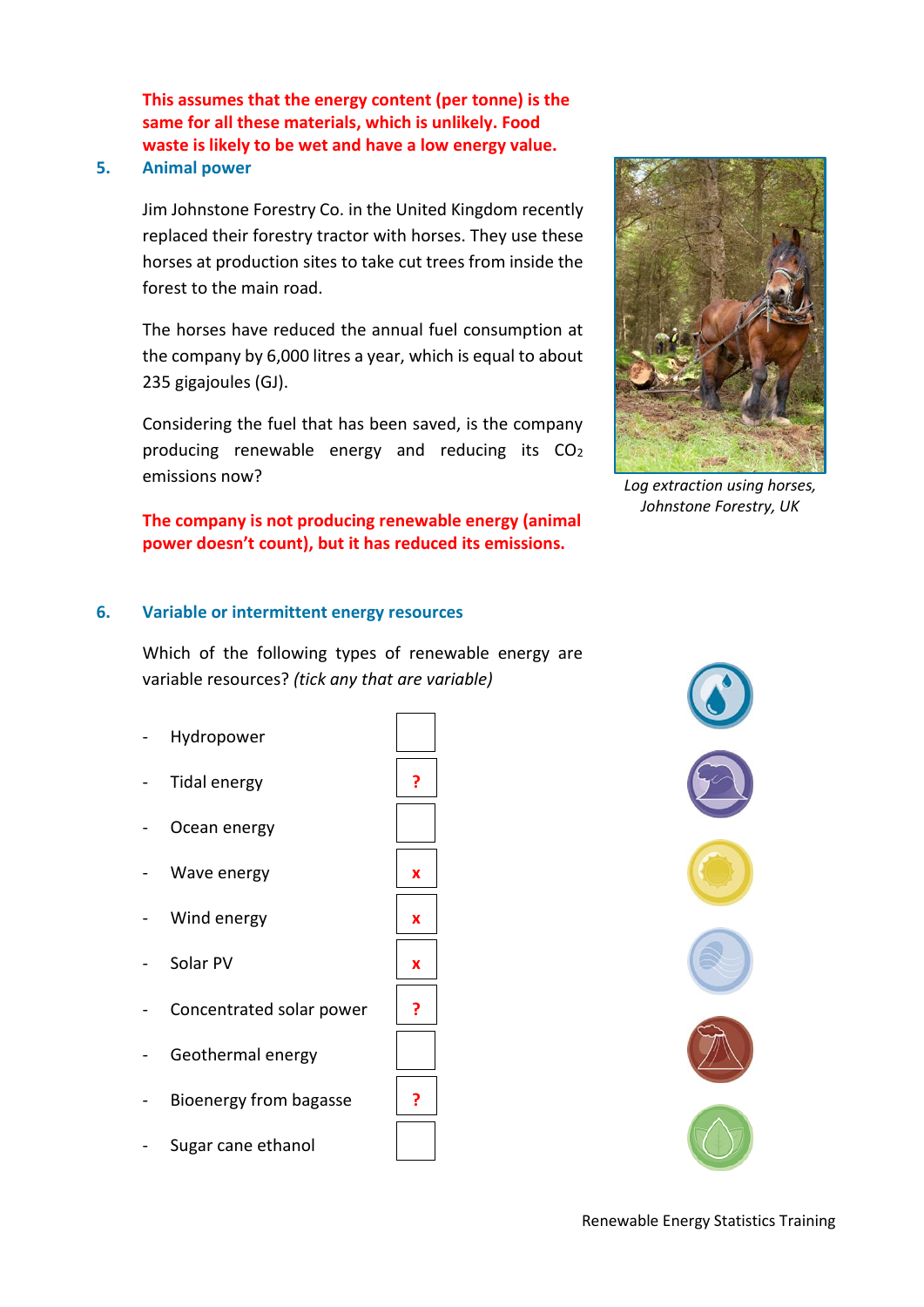**The term "variable" is imprecise (and should be avoided), but it usually means sources of energy that are unpredictable in the short-term.**

# **7. CSPV, CSP and CST**

What are the differences between concentrated solar PV, concentrated solar power and concentrated solar thermal energy?

- **Concentrated solar PV (CSPV) plants produce electricity, although some waste heat may be recovered from cooling water.**
- **Concentrated solar power (CSP) plants produce electricity or combined heat and power (CHP).**
- **Concentrated solar thermal plants produce heat only.**
- **CSPV is more suitable for off-grid (small-scale) applications. The others are generally large-scale plants.**



*Stirling Energy System's 300 MW solar power plant in California.*

# **8. Geothermal springs (baths)**

A few kilometres outside the city of El Tur, a hot spring flows from the mountain of Gebel El Tur into a carved stone house known as the *"Lord Moses' bath"* or Hammam Moussa. The water from the spring has a constant temperature of 27° C and the bath is a popular tourist destination.

Can the water from such springs be considered as a type of renewable energy?

**Low-grade geothermal heat may be counted as renewable energy if it meets a need that would otherwise be met by another type of energy. In this case, it probably would not count because the demand is for a leisure activity, not heating.**



*Hammam Musa (Moses' Bath), Egypt*